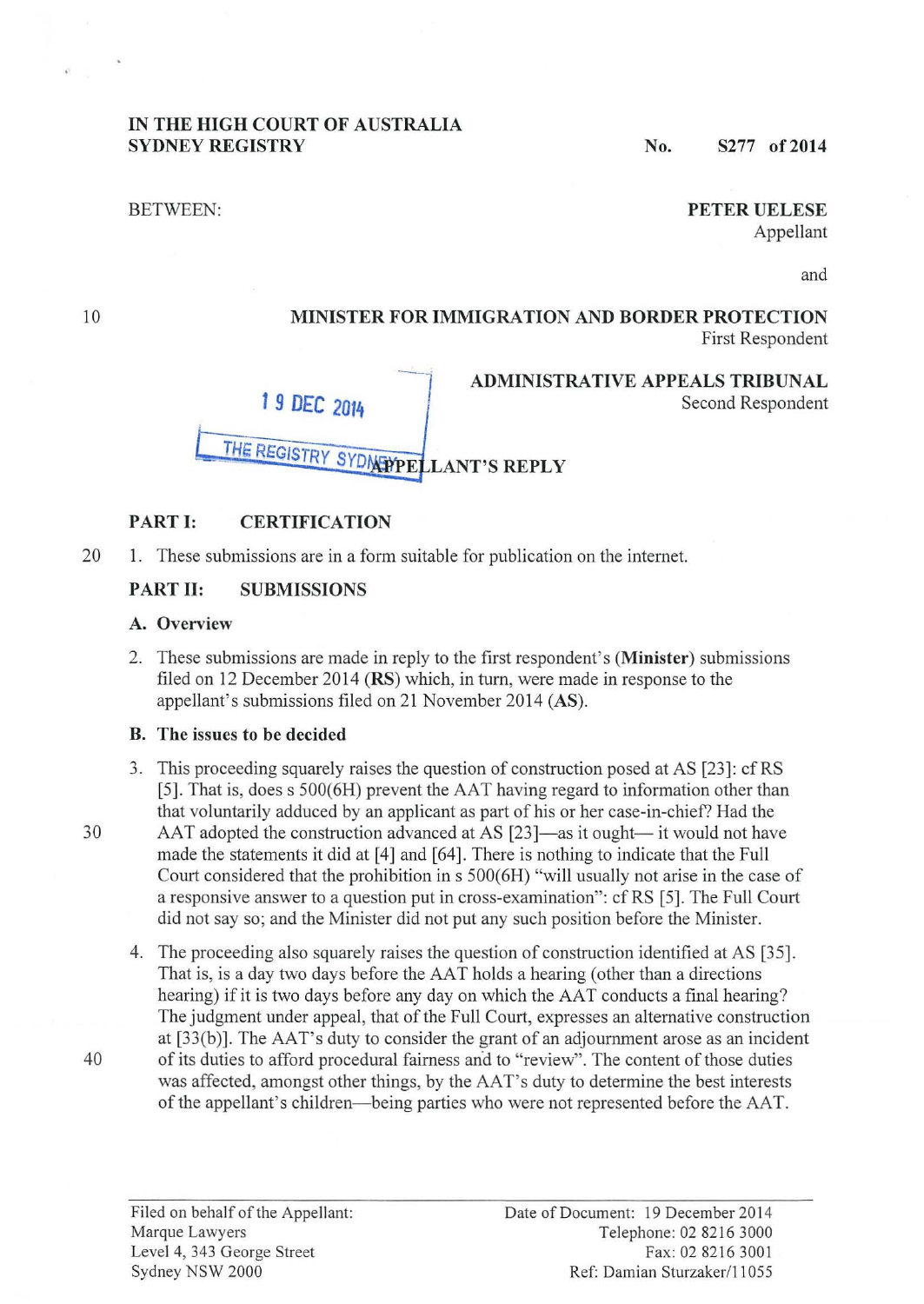# **C. Factual background**

5. Information about the appellant's children came to light during cross-examination: AAT Decision at [4]. The AAT decided that the appellant was "prevented from eliciting oral evidence that may have supported his case in relation to thin olse children": at [4]. The AAT decided, accordingly, that it could not "take any consideration of their situation into account": at [64]. In those circumstances, it does not matter whether the information which *was* given was given in response to questions by the Minister or the AAT. Plainly, it was not voluntarily adduced by the appellant as part of his case in chief. Further, plainly, the AAT considered that the appellant was prevented from

-2-

10 eliciting any further evidence about those children which may have supported his case. The court therefore does not need to decide the issue of fact referred to at RS [10] and [16].

# **D. Section 500(6H) does not prevent consideration of information elicited during or under cross-examination**

- 6. The appellant makes eight submissions in reply to those of the Minister concerning whether s 500(6H) prevents the AAT from considering information adduced under cross-examination.
- 7. First, the construction at RS [14], now proposed by the Minister for the first time in this matter, was not the construction adopted by the AAT, Federal Court or Full Court.
- 20 8. Secondly, the appellant adopts the proposition at RS [14] that s 500(6H) will ordinarily not apply to information provided in responsive answers to questions put to a witness in cross-examination.
	- 9. Thirdly, the appellant does not, however, adopt the qualification to that proposition that s 500(6H) does not apply to information which "could reasonably have been anticipated to be supportive" of the applicant's case: cfRS [14], [18].
		- (a) That qualification finds no support in the text of s  $500(6H)$ .<sup>1</sup>
- (b) The qualification also does not advance the accepted statutory purpose of preventing delay. It appears to contemplate that the AAT will be called to expend time and resources in inquiring into the "reasonable anticipation" of applicants each 30 time any fresh information arises which could support the applicant's case.
	- (c) The qualification appears to require an applicant to attempt to predict the way the Minister might advance his case, lest s 500(6H) kick in. Parliament ought not be taken to have intended that outcome, particularly before a decision-maker where many applicants may be unrepresented.
	- 10. Fourthly, it can be accepted that there is no "strict demarcation" in the AAT between evidence-in-chief, cross-examination and evidence in reply: RS [18]. Section 500(6H), however, proceeds on the assumption that an applicant has a "case".
	- 11. Fifthly, the Minister asserts that there is no "suggestion of any attempt having been made to lead any further evidence": RS [20]. Whatever the position—and it is simply
- 40 unclear from the record—the AAT plainly would not have acceded to the attempt. The AAT said at [4] that the applicant was "prevented from eliciting oral evidence that may have supported his case" in relation to the two children. Also, aside from the AAT's

Contrast, eg, s 261A(2)(d) of the Act: "could not reasonably be expected to have known".

 $\mathbf{1}$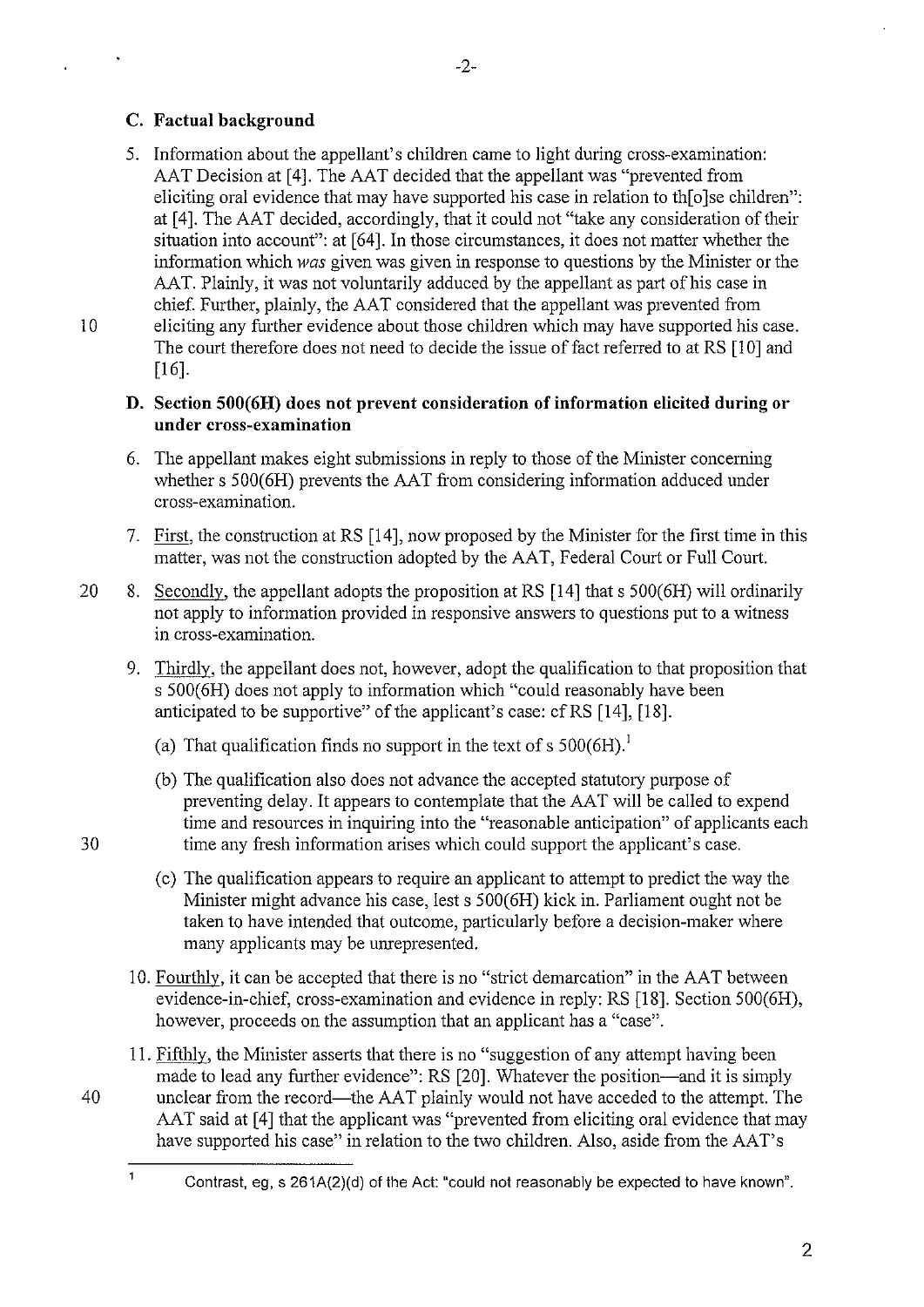view of the law, there was nothing to prevent it from inquiring into the children's interests in discharge of its duty to have regard to their best interests as a primary consideration and make a determination as to those interests.

- 12. Sixthly, the statement at RS [21] that the AAT can have "no obligation to consider matters which formed no part of the case put by the Appellant" is overbroad. The AAT's fundamental duties are to conduct a "review" and to apply the law governing that review. The law governing that review included Direction No. 55. That direction required the AAT to have regard to, and determine, the best interests of the appellant's children. Discharge of those duties may require the AA T to consider matters which do 10 not form part of an applicant's case in chief.
- 13. Seventhly, the AAT's reasons at [64] do not constitute a "finding showing that the evidence that had been given relating to the Appellant's two extra children could not have affected the Tribunal's decision": cf RS [23]. The better reading of the AAT's reasons is that it did not make any assessment of the weight which could be given to the evidence of the children. As it said, "I cannot take any consideration of their situation into account". In any event, the critical point is that the AAT plainly considered that it was prevented by s 500(6H) from considering any *further* evidencewhether adduced by the appellant, the Minister or the AAT and whether adduced innnediately or after an adjournment. The AAT of course made no finding that any 20 further evidence could not have affected its decision.
	- 14. Eighthly, the Minister overreaches in his statement RS [24] that the AAT's error of construction "could not have affected" its decision.
		- (a) First, taking the AAT's own views. The AAT plainly considered that s 500(6H) affected the course of its review. It said that, by reason of  $s$  500(6H), "[n]o evidence was able to be led" regarding the children and the appellant "was prevented from eliciting oral evidence that may have supported his case in relation to" the children: at [64], [4].
- (b) Secondly, taking natural inferences from the evidence. The best interests of the appellant's children was a primary consideration for the AAT. They were aged 30 approximately four and five. The AAT considered that the interests of the appellant's other three (older) children weighed against cancellation of the appellant's visa: at [80], [83]. In those circumstances, it cannot be said that the outcome would not have been different had the AAT not considered that s 500(6H) prevented regard to information concerning the appellant's two youngest children.

#### **E. A day is two business days before a hearing if it is two business days before a day on which there is a hearing**

- 15. The appellant makes five submissions in reply to those of the Minister concerning the construction of "2 business days before the Tribunal holds a hearing (other than a directions hearing)".
- 40 16. First, the issue plainly arises: cfRS [26]. Aside from anything else, it arises on the face of the Full Court's reasons in this case.
	- 17. Even if it be correct, it is not determinative that the appellant did not apply for an adjournment.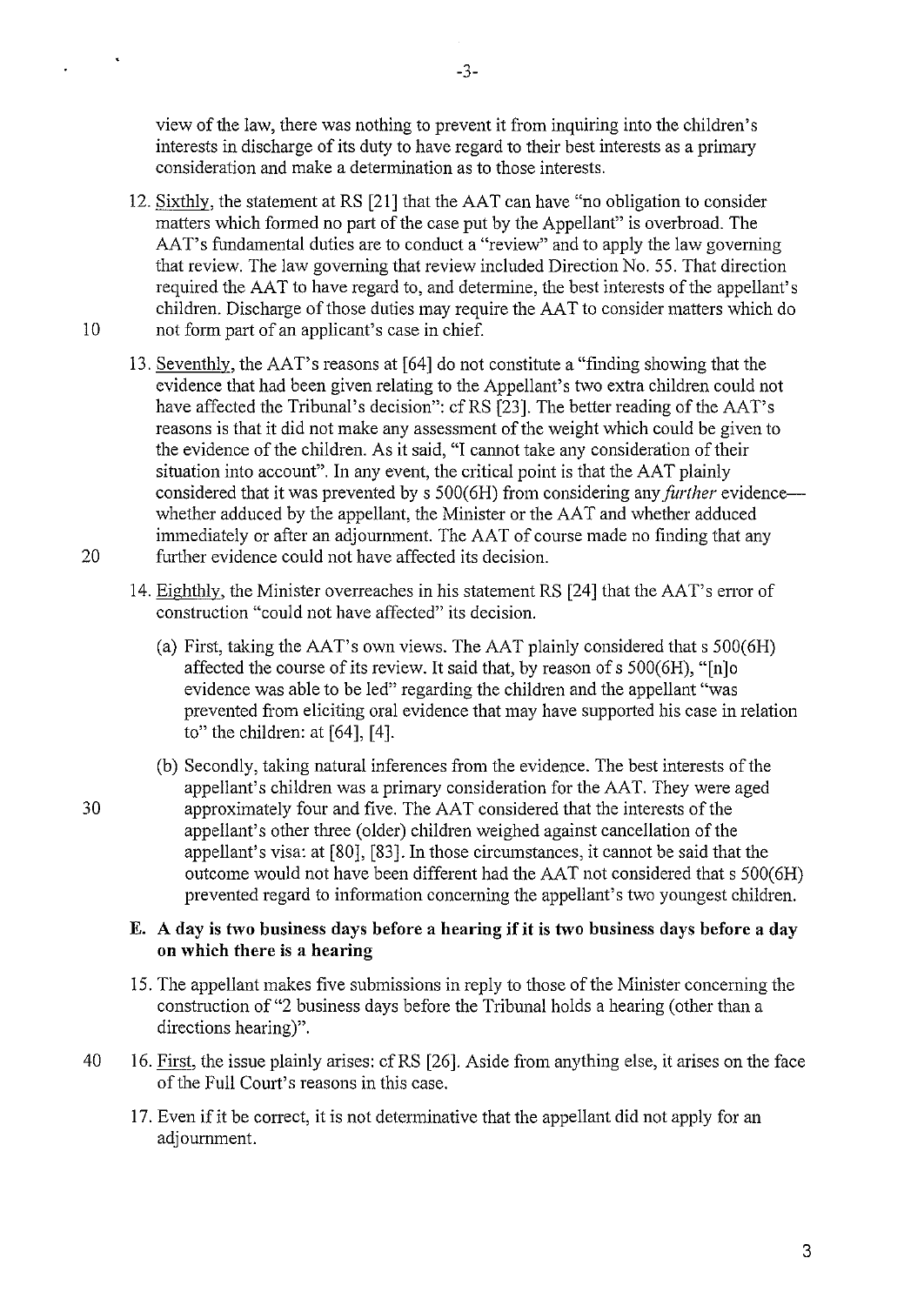- (a) The AAT was bound by *Goldie v Minister for Immigration and Multicultural Affairs* (2001) 11 FCR 378. It was obliged to reject any adjournment application.
- (b) In any event, the AAT had a duty to consider granting an adjournment: cf RS  $[26]$ . That duty arose either as an incident of its duty to review or as an element of its duty to afford procedural fairness. It arose because the interests it was obliged to determine were those of persons not before the court. Any statement in *Minister for Immigration and Citizenship v SZGUR* (2011) 241 CLR 594 *(SZGUR)* at [22] to the effect that there was no duty to consider whether to exercise the power because there is no duty to exercise the power rises no higher than a statement concerning 10 the particular provision there in issue: cf RS [28] (fn 28). The statement in *Minister for Immigration and Citizenship v Li* (2013) 249 CLR 332 at [102] on which the Minister relies at RS [28] (fn 28) makes the very point which the appellant advances: circumstances may arise in which a tribunal *is* required to consider whether to adjourn.
	- 18. Secondly, the appellant's construction does not require conceiving of a hearing rurming over two days as being "two separate hearings": cfRS [28]. It requires only that a day be two days "before the Tribunal holds a hearing" be two days before a day on which the Tribunal holds a hearing.
- 19. Thirdly, it can be accepted that the effect of the appellant's construction is that what is 20 "2 business days before the Tribunal holds a hearing" will depend on how long the hearing runs for. There is nothing inconsistent with the text or purpose of the section in that proposition: cf RS [29]. As to text, it is consistent with the ordinary meaning which underpins the appellant's construction. As to purpose, that construction ensures that the provision gives the Minister ample time to obtain and adduce responsive evidence at a hearing. In any event, the idea that what is "2 business days before" a hearing might vary is implicit in the very fact that when a Tribunal holds the hearing (including its first day) will vary with the requirements of the Tribunal and the parties. In other words, the Minister's construction does not avoid the vice he identifies in that of the appellant.
- 30 20. Fourthly, the appellant does not contend that words should be read into s 500(6H): cf RS [31]. Indeed, nowhere does the appellant even mention the words referred to by the Minister in the first sentence of RS [31]. The appellant simply gives "2 business days before the Tribunal holds a hearing" its ordinary meaning.
	- 21. Fifthly, the distorting possibility raised by the Minister at RS [33] can readily be addressed by a discretionary decision not to adjourn.

#### **F. Response to RS (34] and (35]**

- 22. The appellant makes five submissions in reply to the miscellaneous submissions made by the Minister at RS [34]-[35].
- 23. First, the Minister furnishes no reason as to why his approach involves "no procedural 40 unfairness". It is difficult to see how extending the scope of a one-sided, "drastic" provision ,which permits the AAT to have regard to information in support of the government's case but not information in support of the case of a person whose visa might be cancelled, could be described as anything but an approach which abrogates procedural fairness.